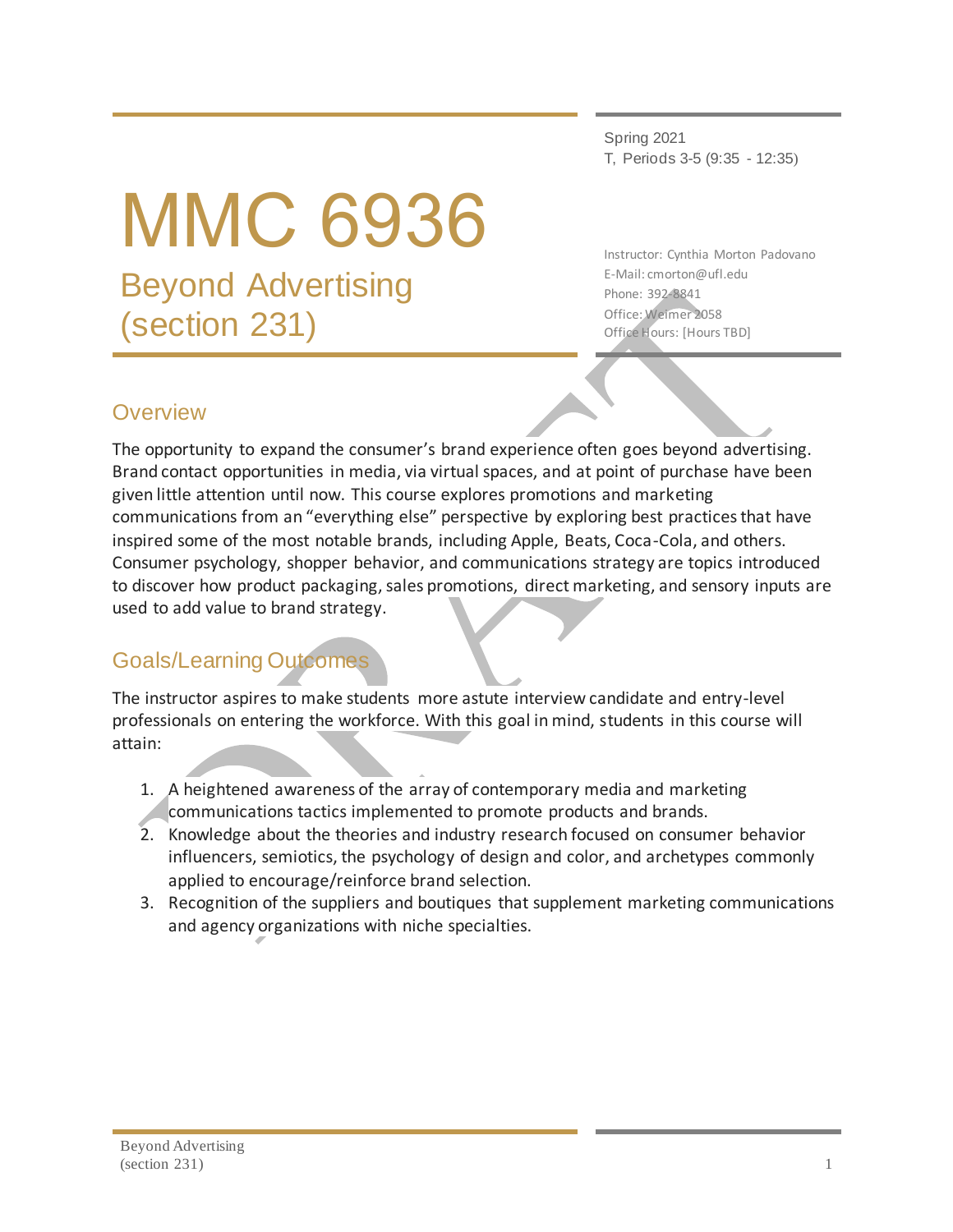## Textbook & Materials Requirements

The course will rely heavily on current resources, such as company websites and popular press readings. Assigned readings will tend to be made available in Canvas, the UF Libraries course reserves, or via Internet sources. Students are expected to prepare for class by completing the assigned readings before the class meeting that they will be discussed. In addition, the required textbook is as follows:

Required textbook: *Psychology of Advertising* (Third Edition) by Bob M. Fennis and Wolfgang Stroebe. Routledge: London and New York. Copyright 2021.

#### **Evaluation**

Students will be evaluated according to 1) consistency of attendance; 2) quality of participation and preparation to in-class discussion; and 3) contribution to the depth of understanding about topics reviewed in class. Attendance and participation will be evaluated weekly. Students' contribution to the depth understanding of course topics will be assigned via professional interaction, cooperative class resource development, and consumer behavior beyond advertising investigative reports. Specific categories and weight allotted to each will be specified in the final version of this syllabus.

# Course Administrative Policies

#### *Academic Honesty*

Academic dishonesty is an important issue of concern at the University of Florida. Students who violate University rules on scholastic integrity are subject to disciplinary penalties, including the possibility of failure in the course and dismissal from the University. Since dishonesty harms the individual, other students, and the integrity of the University, policies on scholastic dishonesty will be strictly enforced. On all work submitted for credit by students at the University of Florida, the following pledge is implied:

"On my honor, I have neither given nor received unauthorized aid in doing this assignment."